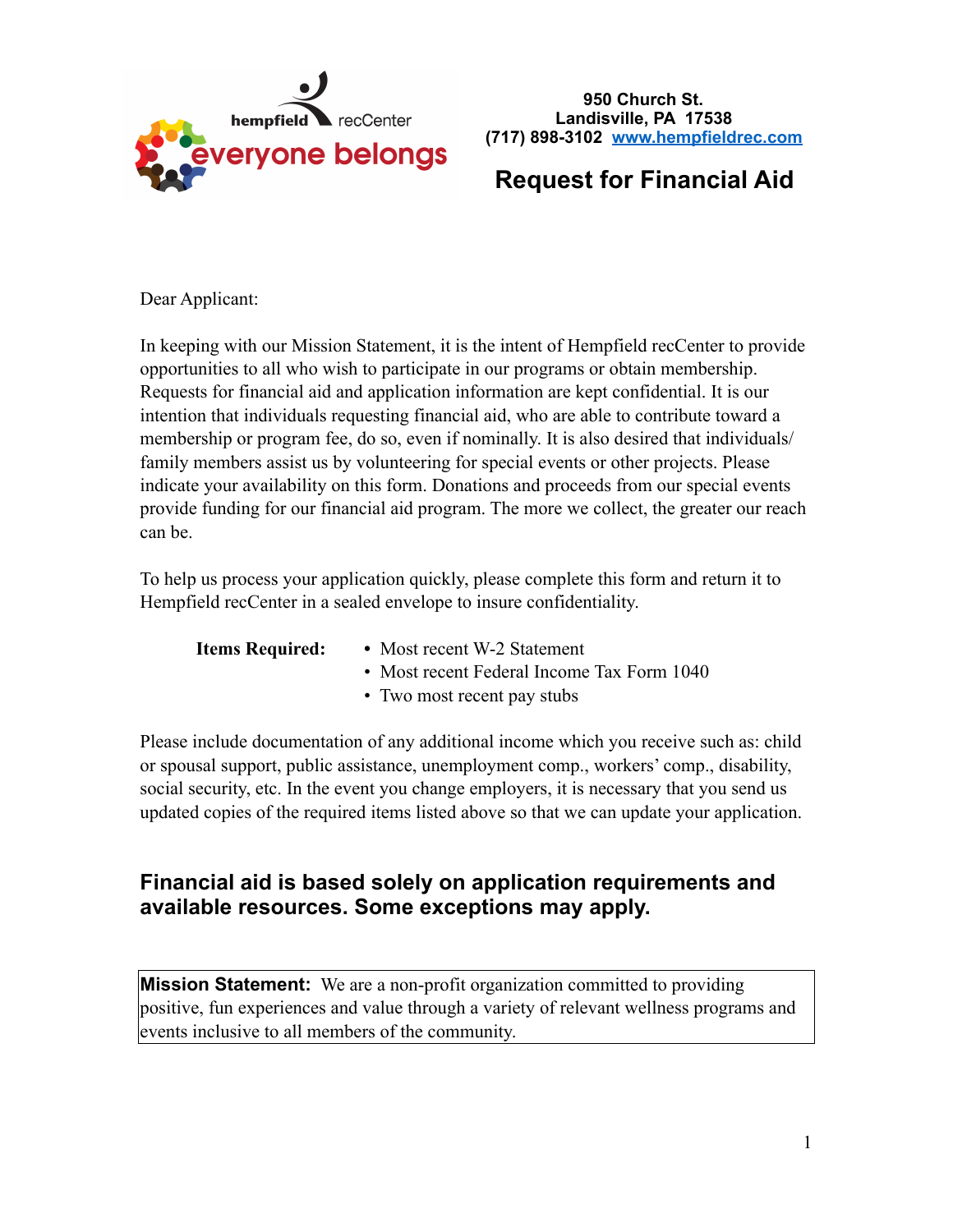

### **CONFIDENTIAL Hempfield recCenter Financial Aid Application**

| 1. What program are you requesting aid for? |
|---------------------------------------------|
|                                             |

- 2. Are you applying for membership? Yes \_\_\_\_ No \_\_\_\_
- 3. How much can you afford to pay? \_\_\_\_\_\_\_\_\_\_\_\_\_\_\_\_\_\_\_\_\_\_\_\_\_\_\_\_\_\_\_\_\_\_\_\_\_
- 4. Are you/your family available to volunteer for special events and projects?

Yes \_\_\_\_\_ No \_\_\_\_

| Last Name             | First Name | Middle Initial | Work Phone | Home Phone             |
|-----------------------|------------|----------------|------------|------------------------|
| <b>Street Address</b> |            |                | Age        | Date of Birth          |
| City                  |            | <b>State</b>   | Zip        | <b>School District</b> |
| E-Mail Address        |            |                |            |                        |

Please list all dependents and persons residing in your household:

| Name                  | <b>Birth Date</b> | Age | Relationship | Social Security #         | Race |
|-----------------------|-------------------|-----|--------------|---------------------------|------|
|                       |                   |     |              |                           |      |
|                       |                   |     |              |                           |      |
|                       |                   |     |              |                           |      |
|                       |                   |     |              |                           |      |
| Head of Household     | Phone             |     | Employer     |                           |      |
| <b>Street Address</b> |                   |     |              | Relationship to applicant |      |
| City                  | <b>State</b>      | Zip |              | Number in Household       |      |

Yes \_\_\_\_\_ No\_\_\_\_\_ If yes, please identify which of the following?

| <b>Public Assistance</b> | Amt/month | Food Stamps  | Amt/month |
|--------------------------|-----------|--------------|-----------|
| Social Security Pension  |           | Unemployment |           |
| Spousal/Child Support    |           | <b>WIC</b>   |           |
| Workers' Compensation    |           | <b>SSI</b>   |           |
| Other                    |           | Case Worker  |           |